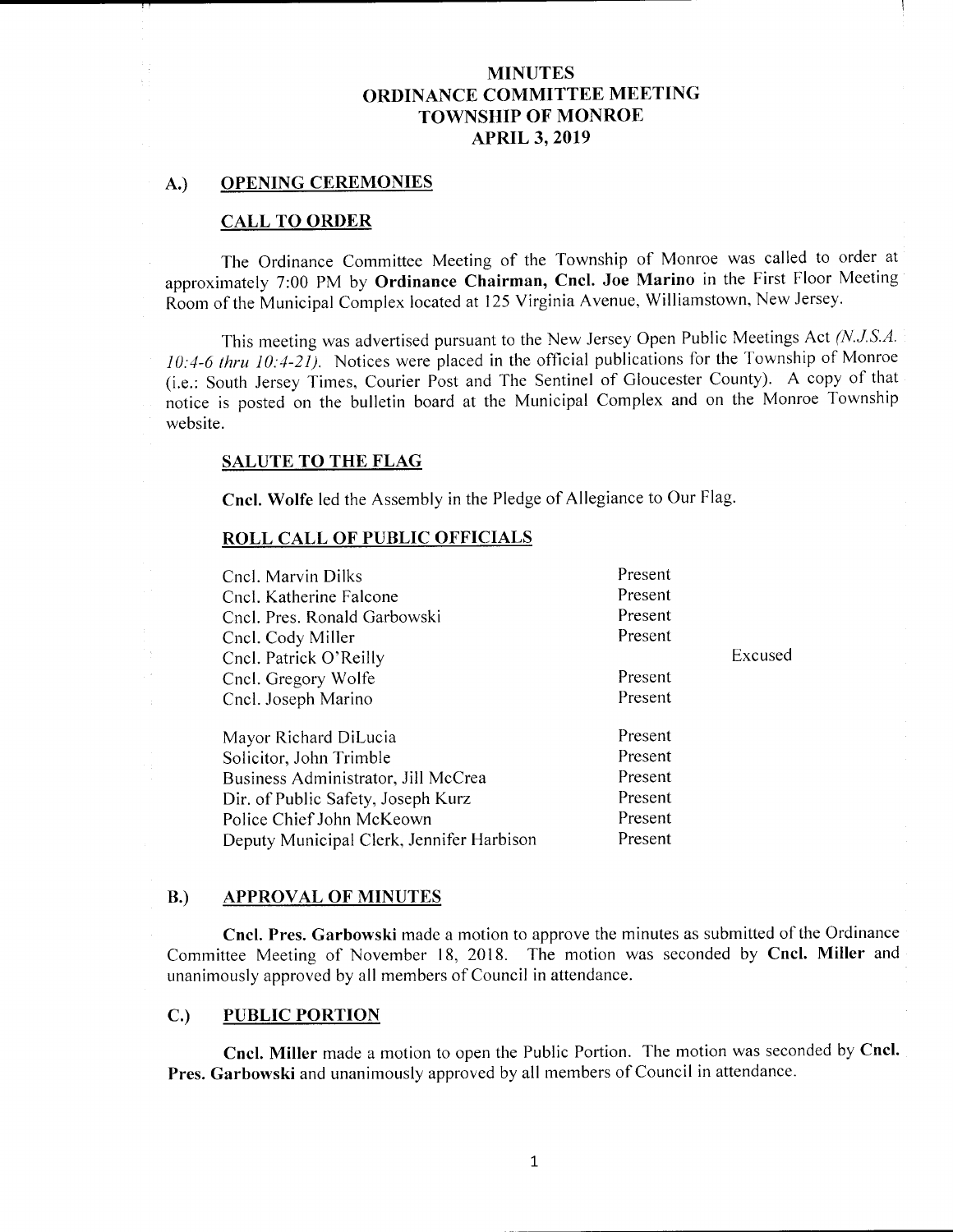## C.) PUBLIC PORTION (cont'd)

With no one wishing to speak, Cncl. Miller made a motion to close the Public Portion. The motion was seconded by Cncl. Dilks and unanimously approved by all members of Council in attendance.

## D.) ORDINANCES FOR REVIEW

# Chapter 175 "Land Management" - Performance Guarantee

Solicitor Trimble spoke in regards to the amendment to Performance Guarantees, stating that the changes have been made in order to be in compliance with the new laws.

Cncl. Pres. Garbowski made <sup>a</sup> motion to move forward the Draft Ordinance regarding Chapter 175 "Land Management" – Performance Guarantee for First Reading at the Regular Council Meeting of April 8, 2019. The motion was seconded by Cncl. Miller and unanimously approved by all members of Council in attendance.

#### • Chapter 262 "Towing"

Solicitor Trimble explained that he has been asked to try and formulate <sup>a</sup> reasonable and rational basis for certain limitations for the towing licenses to be approved or offered. After reviewing <sup>a</sup> map of the Township, which was provided by Adams, Rehman and Heggan, he suggested creating an eight mile radius with the Police Department as the center point. He believes the reasonable and rational basis would be for public safety reasons, having <sup>a</sup> response time of twenty minutes and having an eight mile radius would be appropriate. A discussion among Council members present followed discussing same.

Cncl. Miller made <sup>a</sup> motion to open the Public Portion. The motion was seconded by Cncl. Pres. Garbowski and unanimously approved by all members of Council in attendance.

John Simmermon, owner of A-Jack's Towing and Recovery, addressed Council to ask if the changes that are being presented have been previously challenged. He also asked why the response time of twenty minutes and an eight-mile radius were chosen. Solicitor Trimble clarified, the Township had to choose a rational basis and they chose the combined response time and an eightmile radius which allows every tower in the town to be eligible to apply.

With no one else wishing to speak, Cncl. Miller made a motion to close the Public Portion. The motion was seconded by Cncl. Pres. Garbowski and unanimously approved by all members of Council in attendance.

Cncl. Miller made <sup>a</sup> motion to move forward the Draft Ordinance regarding Chapter 262 Towing" for First Reading, with the noted corrections on page 9G, at the Regular Council Meeting of April 8, 2019. The motion was seconded by Cncl. Pres. Garbowski and unanimously approved by all members of Council in attendance.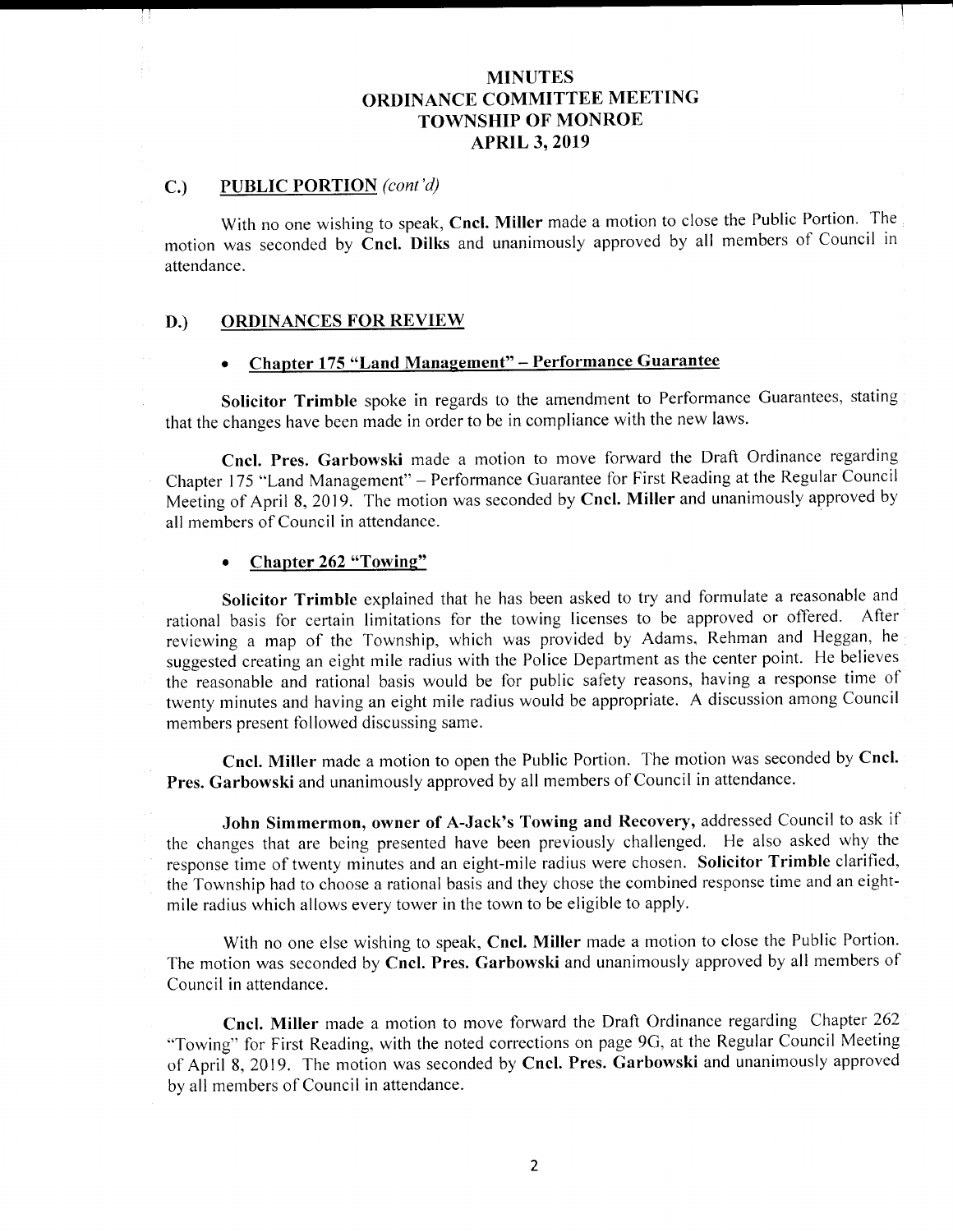$\mathbf{r}$ 

#### E.) MATTERS FOR DISCUSSION

#### Backyard Chicken Pilot Program

Patrick McDevitt, Sustainable Monroe, addressed Council to discuss the proposed Backyard Chicken Pilot Program. He distributed <sup>a</sup> sample Ordinance from Delran Township for Council's review. The maximum number of chickens allowed per household would be six chickens, no roosters, however, if the resident has never owned chickens it is suggested they start with only four chickens. Cncl. Wolfe questioned the application process. Mr. McDevitt clarified, it will be advertised, interested parties will apply and it will be on <sup>a</sup> first come first serve basis, with the total number of twenty-five issued licenses. Twenty-five is the highest number to be used in any of the chicken pilot programs and it has never been reached. Cncl. Marino asked if there have been other towns who have adopted the full Ordinance once their pilot program expired. Mr. McDevitt confirmed that all of the neighboring towns that they have researched, have turned their pilot programs into <sup>a</sup> full Ordinance, with Woodbury being the closest neighboring town. He mentioned there would be an advisory board created, with members appointed by the Mayor and Council, to oversee all of the applicants and participants in the program. He stated that applicants within an HOA will be required to receive written approval from their HOA prior to submitting their application for the pilot program. Cncl. Marino questioned if there will be any required involvement with the Board of Health. Mr. McDevitt explained, during their research there has not been any Board of Health involvement or weigh-in with the program. Solicitor Trimble asked, if the pilot program fails, will the chicken owners be grandfathered in and allowed to keep their chickens. He is not sure how that will be enforced. He also questioned who will the complaints be directed to and how will they be handled. Mr. McDevitt confirmed the advisory board will handle all complaints and will delegate them if further enforcement is required. Cncl. Miller will contact neighboring towns to see how they handle the language of livestock in their Ordinances with regards to backyard chickens. Cncl. Wolfe asked, with the size of Monroe Township, would twenty-five licenses be Cncl. Wolfe asked, with the size of Monroe Township, would twenty-five licenses be enough. Mr. McDevitt noted that none of the other towns have reached their maximum number of available licenses. He said, ultimately, this is <sup>a</sup> pilot program and it can be updated if needed. Cncl. Marino polled the members of Council in attendance and all were in favor that upon further research by the Solicitor, a Draft Ordinance will be forwarded to the May Ordinance Committee Meeting. He also asked the Solicitor, while he is preparing the draft Ordinance for the May Ordinance Committee Meeting, if he will be able to contact the Board of Health and research how this Ordinance will affect other parts of the Township Code.

#### Social Media Policy

Business Administrator, Jill McCrea, spoke regarding the need to have <sup>a</sup> Social Media Policy in place. She explained the need to have control over the Township's social media posts with a designated point person to handle what is posted. Typically, everything goes through a designated point person to handle what is posted. Administration, but currently there is not one specific point person. Cncl. Marino said, he wants to make sure it does not become <sup>a</sup> political page as it has in the past. He feels we should mimic the Township's social media account to that of the Police Department's, which is information based only, and does not have the ability to show comments. Chief McKeown stated, after talking with Washington Township's Police Department, they shut down the comments section. He said, simply by not allowing comments and referring people to their crime tips hotline, has helped tremendously. Cncl. Falcone asked, what needs to be done with all of the random Facebook pages that are currently active. Solicitor Trimble advised, all of the random pages, other than the main Township Facebook